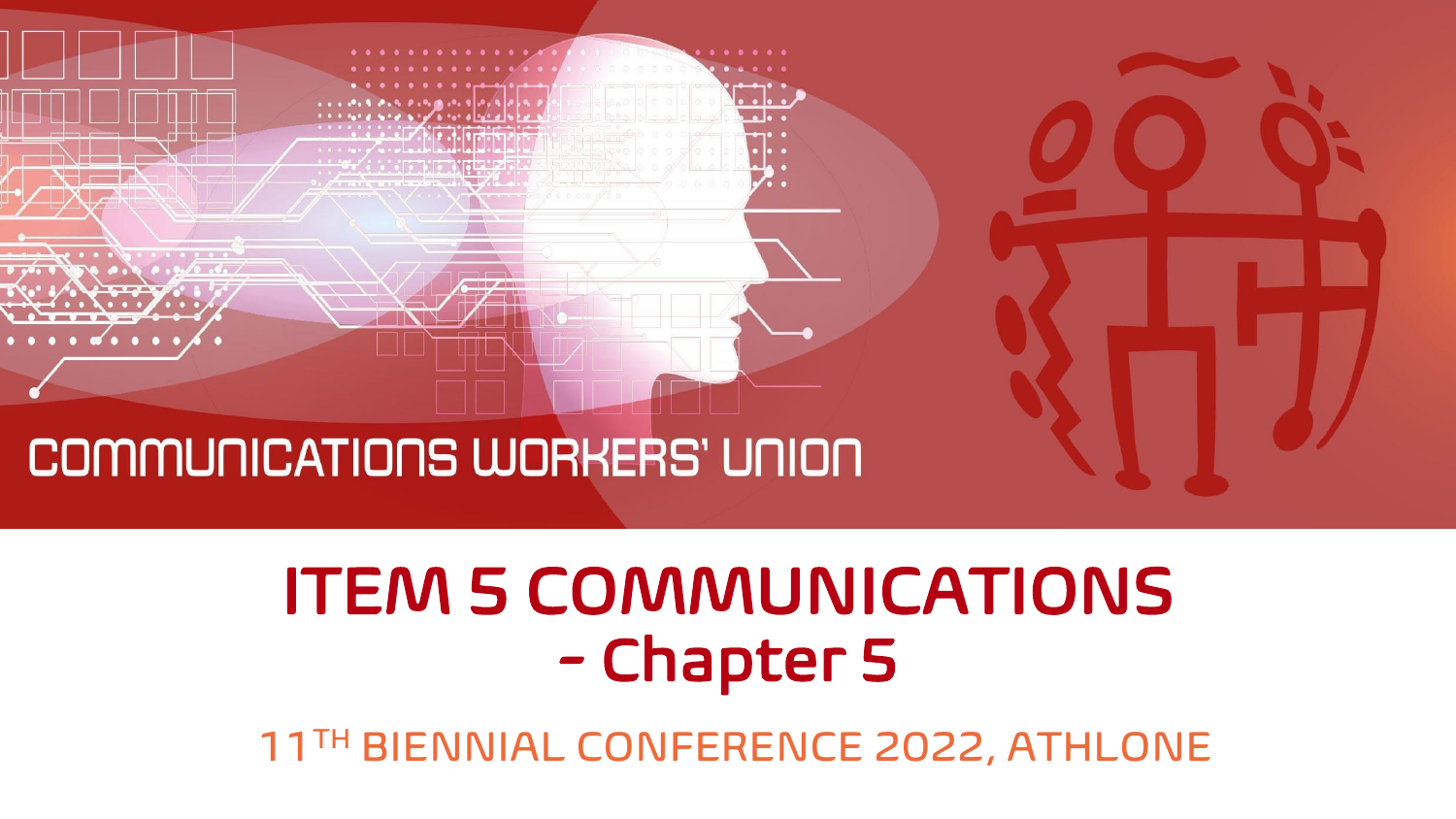

# Why have a strategy?

- The development of a communications strategy is a key component of the Union restructuring plan that we have recently developed and established
- We must be a leader in how we communicate with:
	- Members
	- Representatives
	- Employers
	- Government, Political Parties & the Minister for Communications
	- Media
	- NGOs and other stakeholders
- A more effective communications strategy will also support organising and recruitment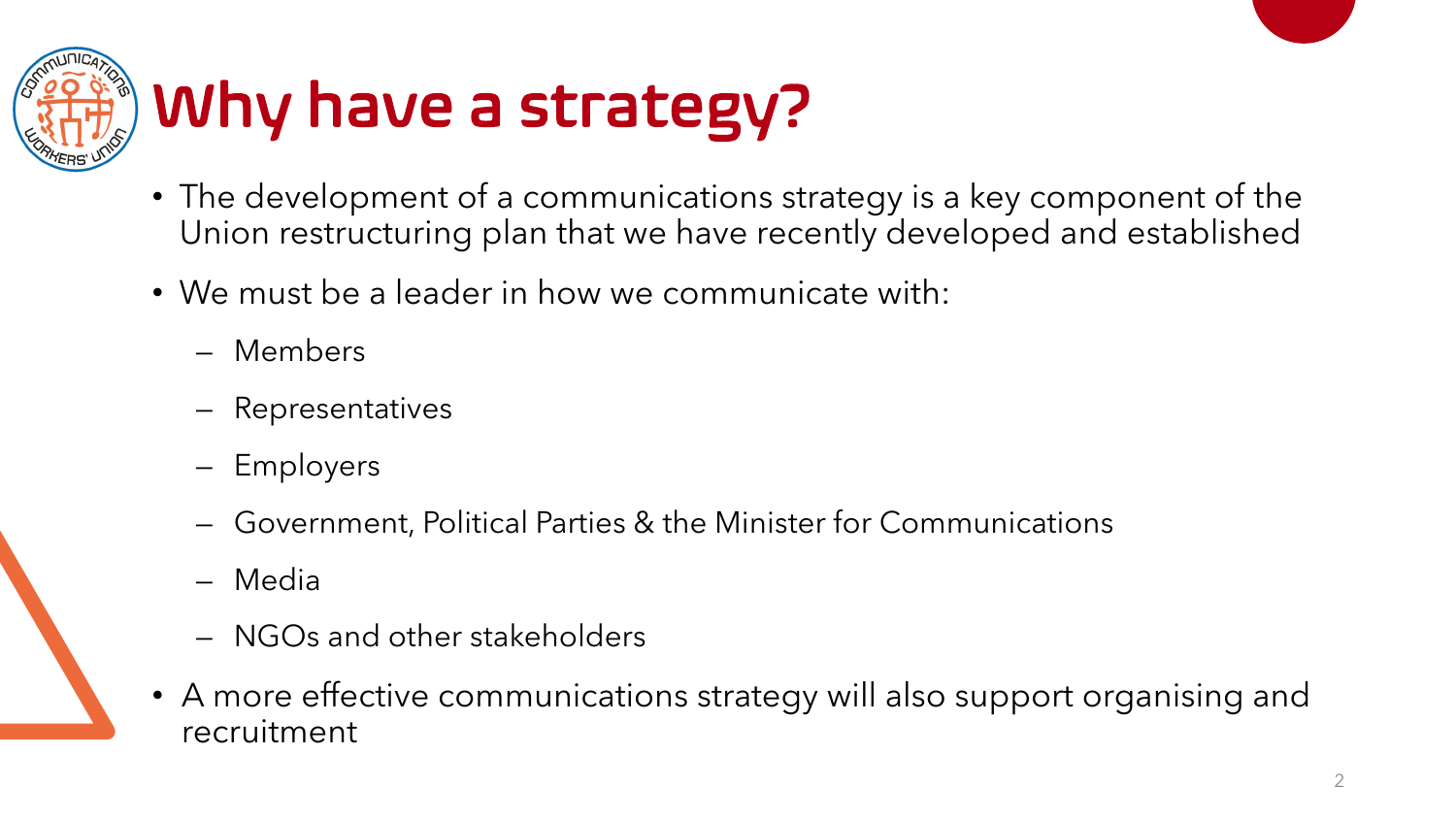



| $\mathcal G$ 1. Identifying objectives |
|----------------------------------------|
|                                        |



2. Developing our messages and Union Mission



3. Ensure effective timing



4. Enhance media & channels

 $\sqrt{5}$ . Review and monitor for best practice

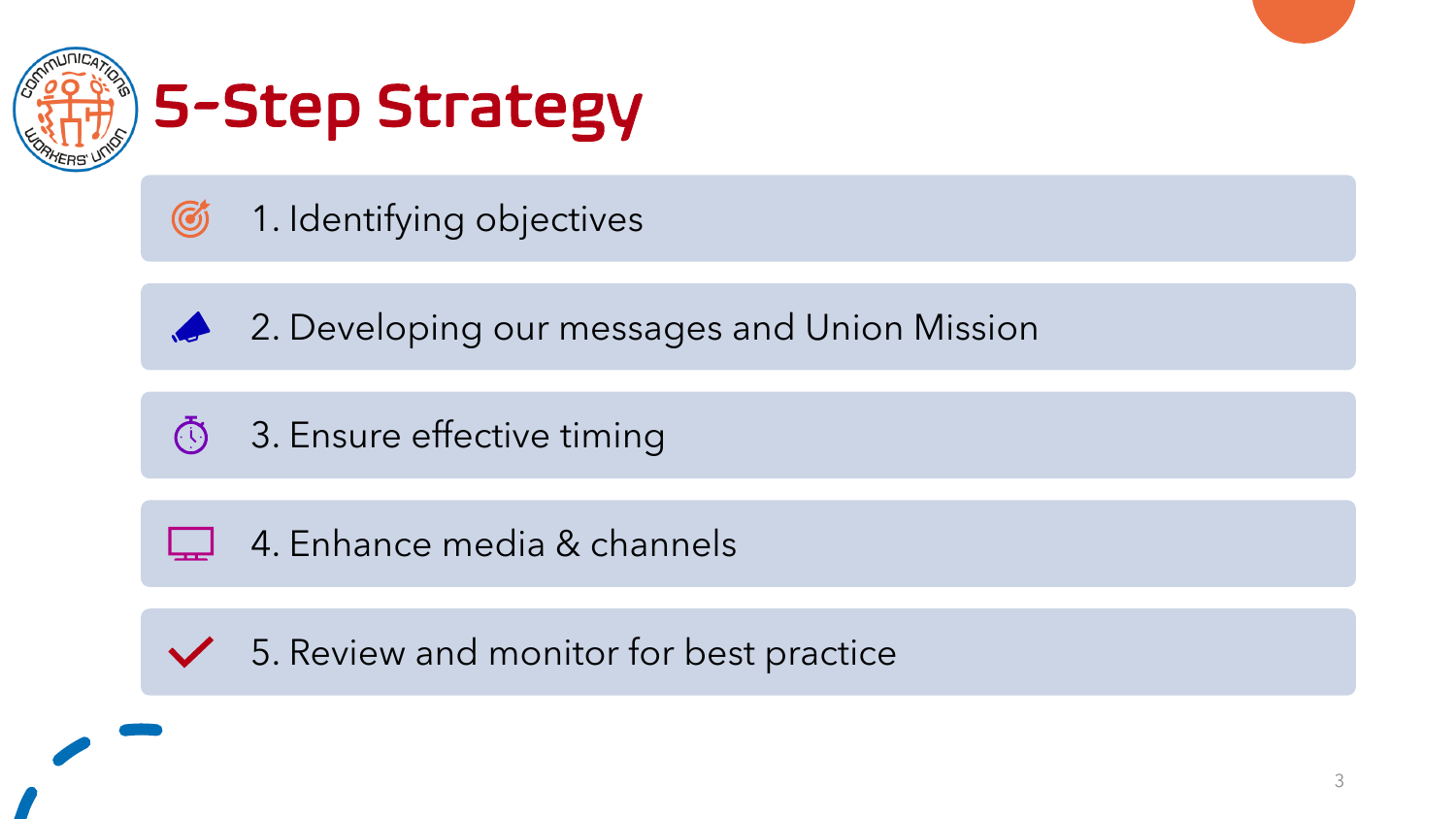## Supporting the Strategy

- Identifying a resource that can coordinate overall Union communications
- Working more closely with PR so that we have our say on sectoral issues
- Identifying workstreams and delegating accordingly
- Review of external communications:
	- Union website
	- **Connect**
	- Social Media
	- Managing PR
	- Sector-specific research

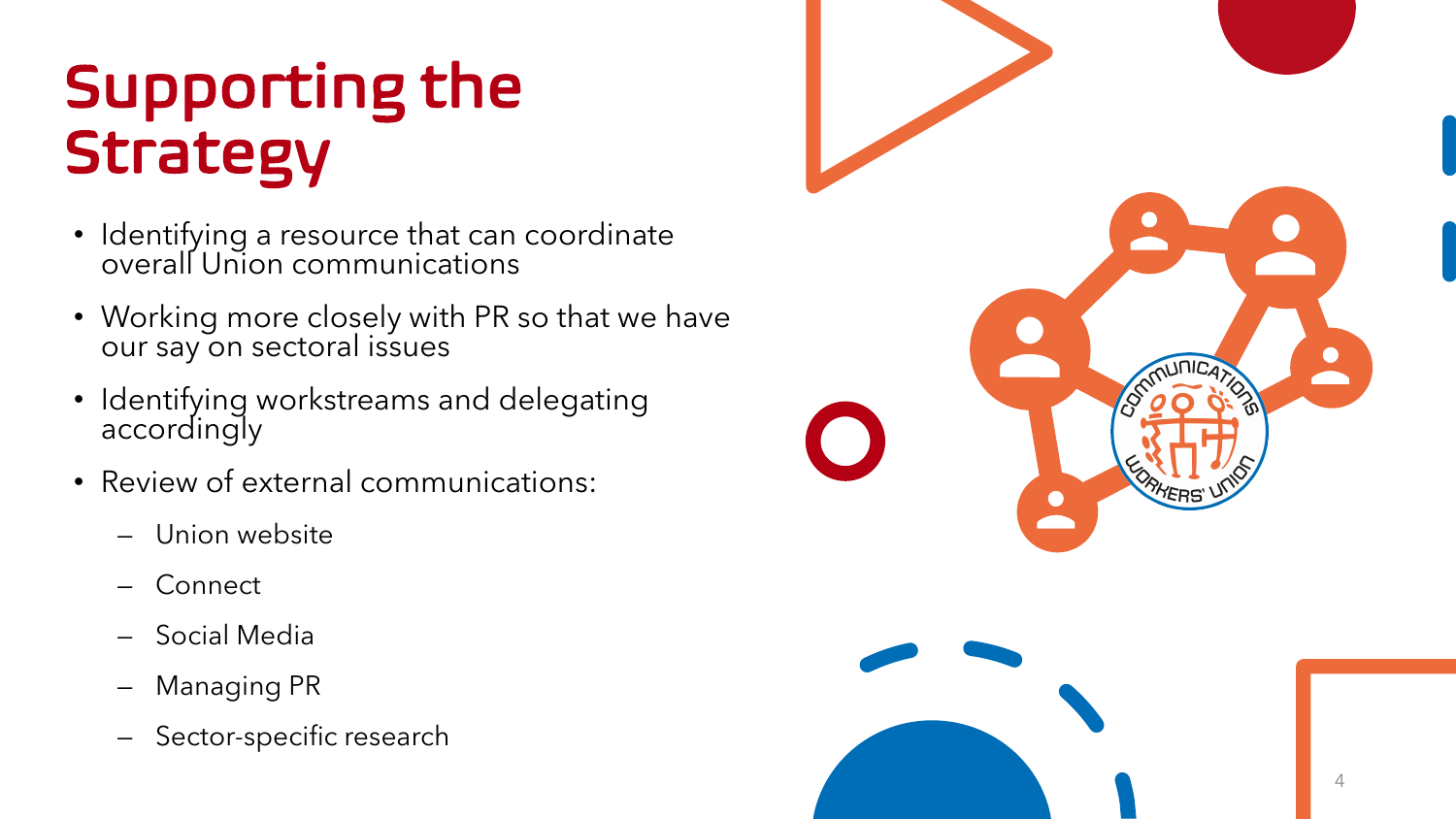

## Supporting the Strategy

- Review of internal communications:
	- Branch Committee & members
	- Branches & Union Head Office
	- Local social media
- Communications courses as part of union training and on Union*link*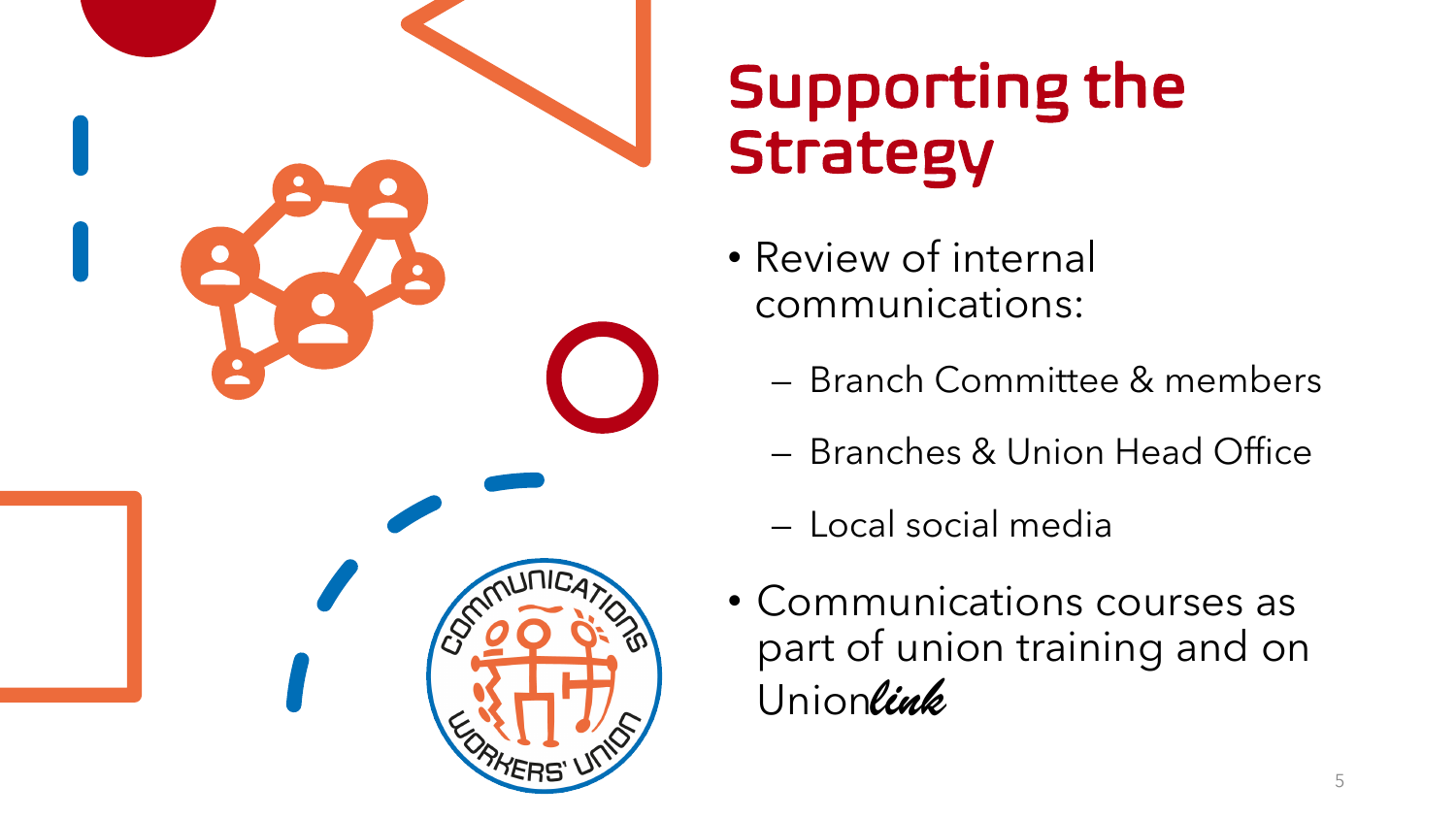

# **Ireland's premier uni** postal, telecommuni centre sectors.

**Shaping the Future Union** 

## Workstream 1: Website

Review of the website identified as a primary workstream, as part of our overall strategy, and that the work would commence here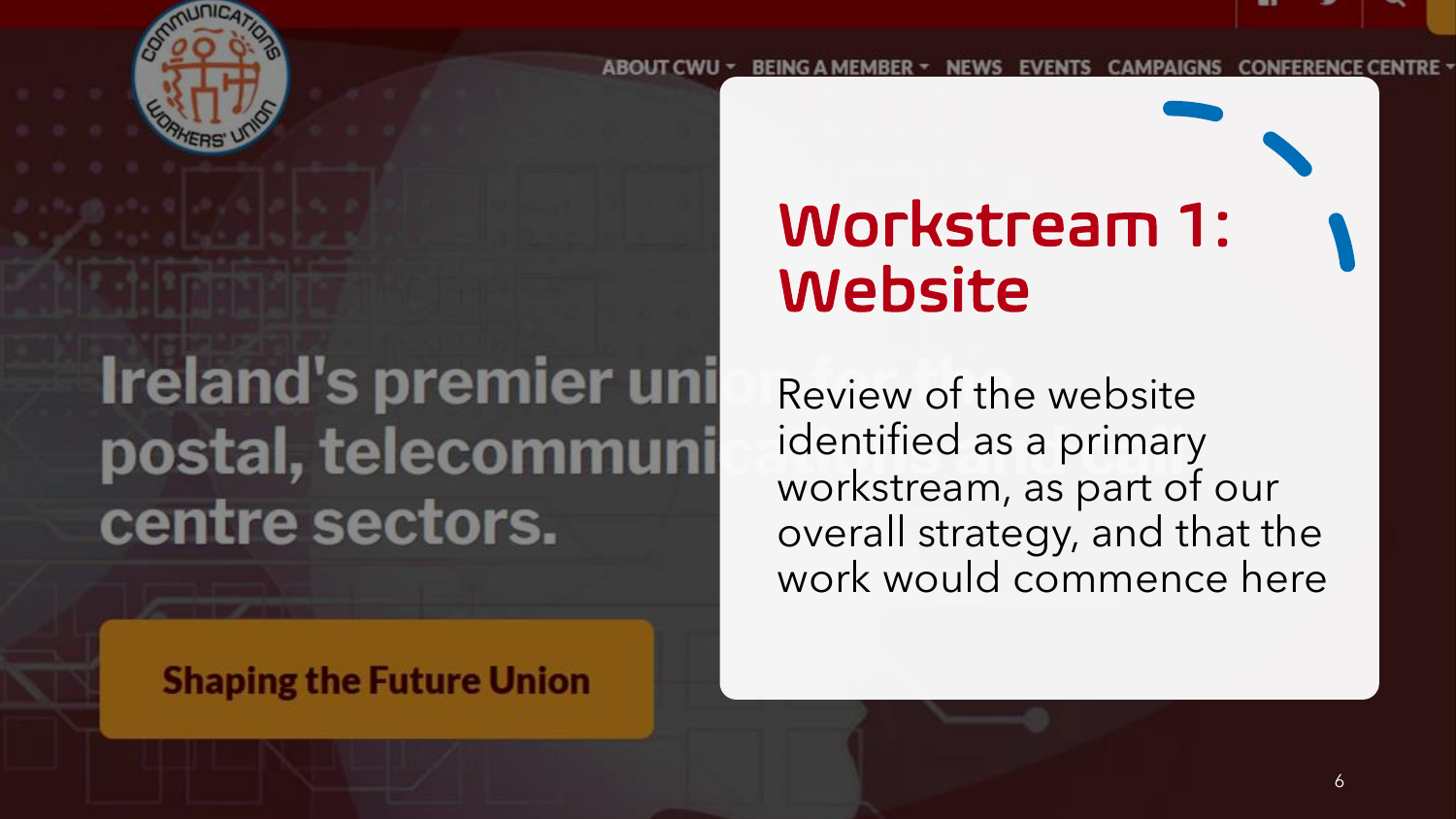#### Workstream 1: Website

#### **Where we were:**

- Previously most recent news was the cancellation of conference/seminars
- Other events only listed CWU training
- Lack of response from Union to headline issues
- No promotion of agreements done or Union achievements
- Navigation and design good, but scope for improvement
- Limited sector information

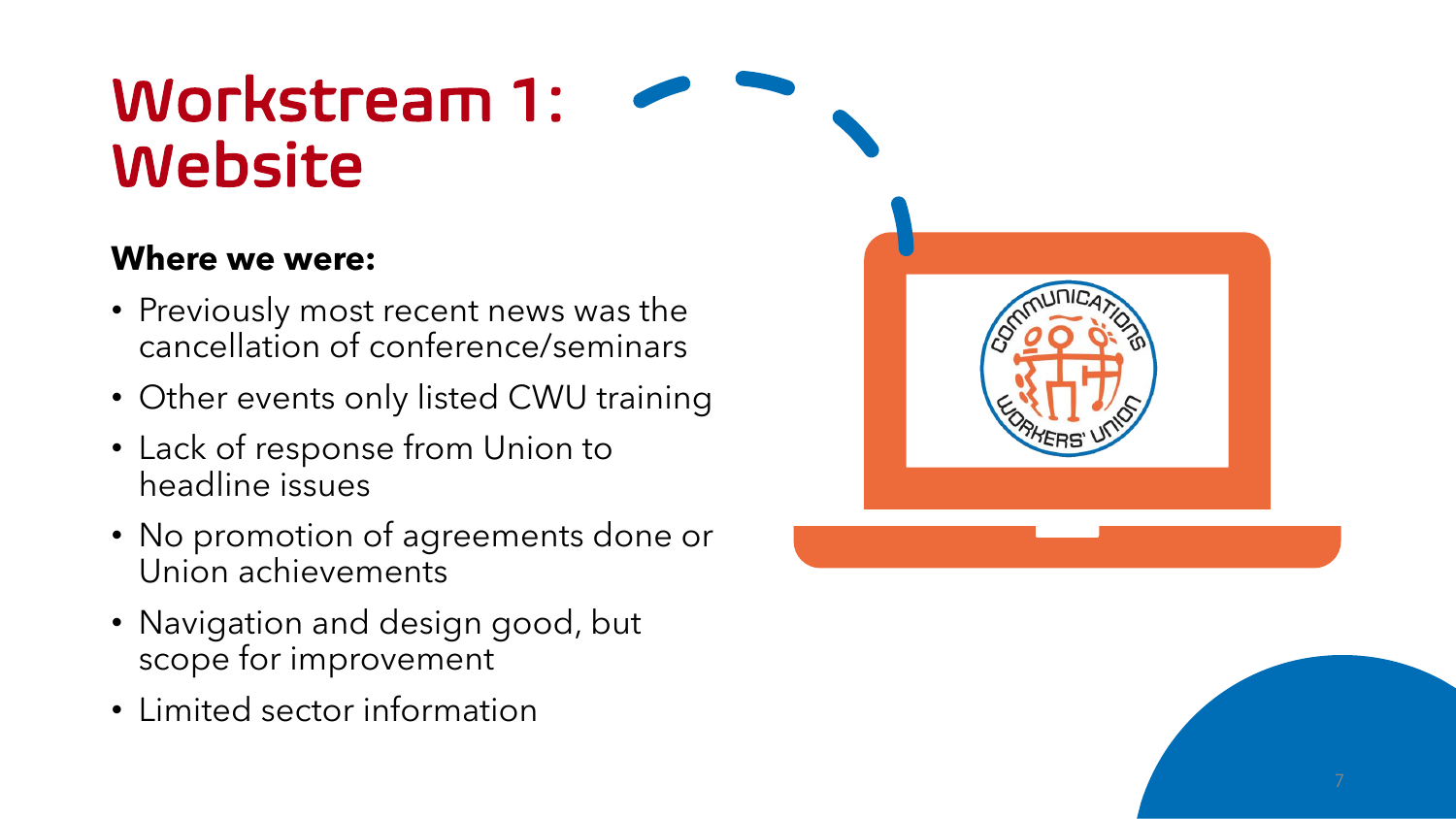

**1**

**2**

**3**

**4**

**5**

#### Website Review

Survey of NEC, Officer Board, and Branch Secretaries

Commenced December 2021

Good response to survey and significant feedback received

Several questions asked on navigation, content & future requirements

Survey results compiled into a website review report for NEC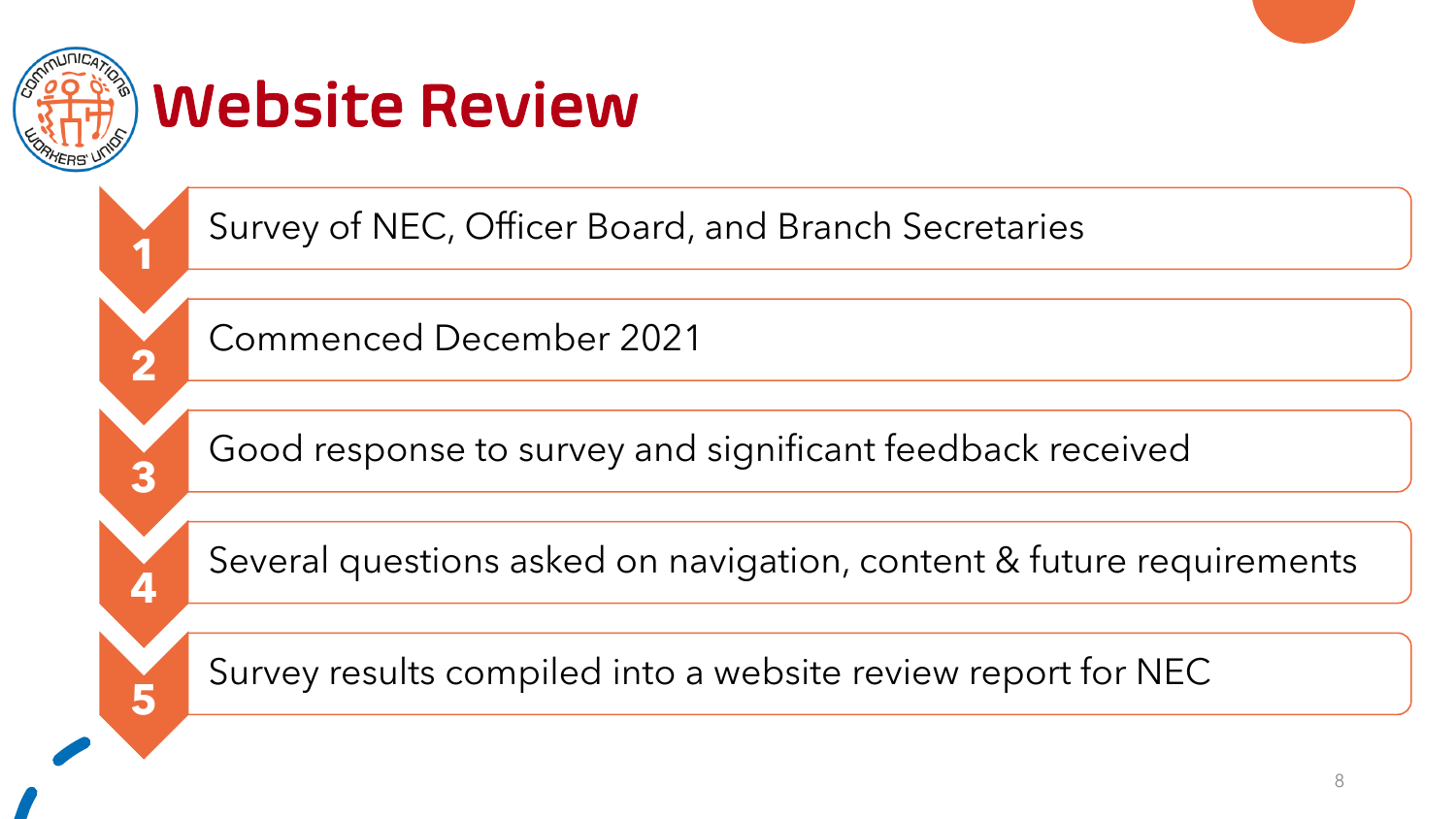

## Primary Survey Results



In general, members visit the website once a month



Most popular pages are 'Forms & Booklets', followed by 'Circulars'



Site navigation was very positive



Most access website from a laptop



CWU app identified as a possible support to the website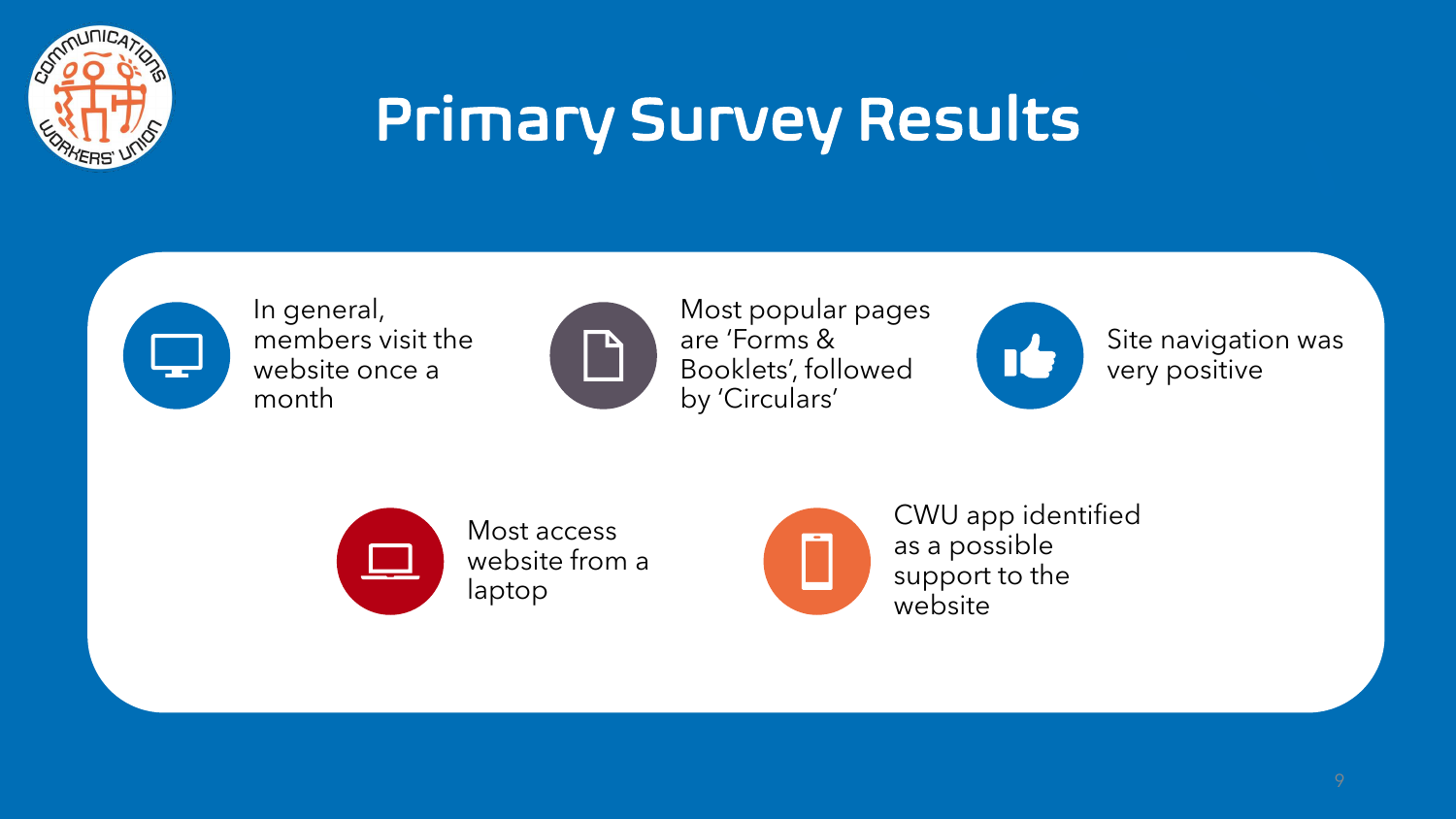#### Future Information Requirements

- Sector-specific information
- Real-time information agreements, etc
- Defining CWU and what we stand for
- Employment law and common questions/ general enquiries answers
- Wider societal issues
- Further information on ICTU/UNI Global Union and the campaigns we are involved in
- More links to Union benefits, government services, HSE, Workplace Relations Commission, and key information providers
- Integration of CWU's social media feeds that could be viewed in one central place on the website
- 

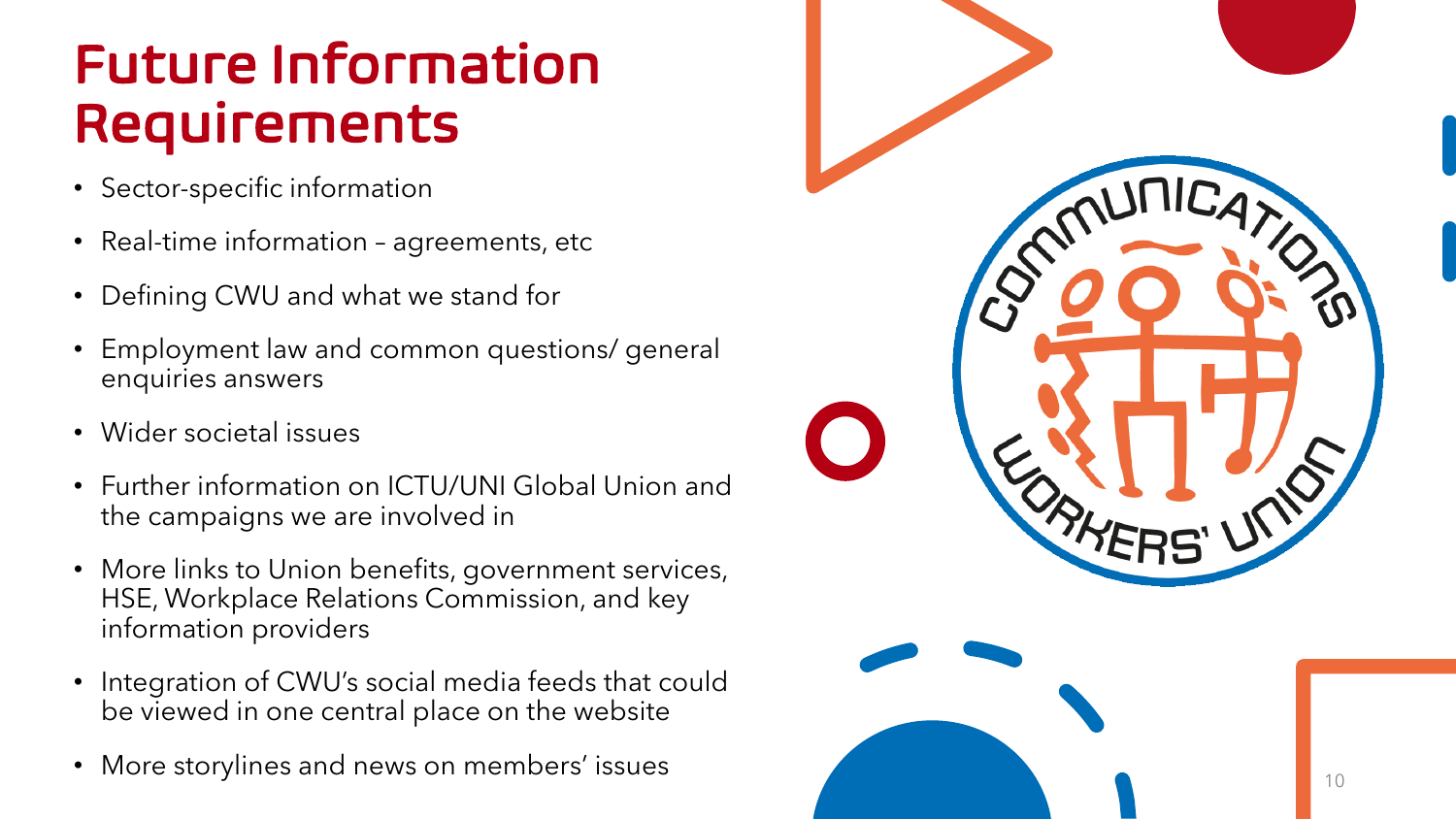

# Implementing the Survey Results

- The survey results were carefully assessed with a view to providing enhancement around content, navigation and access
- A comparative analysis conducted on the "best in class" trade union websites, on a national and international basis, to see how we can enhance our own offering and a final report produced
- Website report presented to the NEC, taking into consideration areas for improvement and additional requirements, with a view to ensuring that the website is sustainable for CWU



- Initial consultation with the web provider FUSIO on how these requirements could be implemented
- Workstreams identified in Union Head Office to ensure that the website is kept up-to-date, in line with member and representative requirements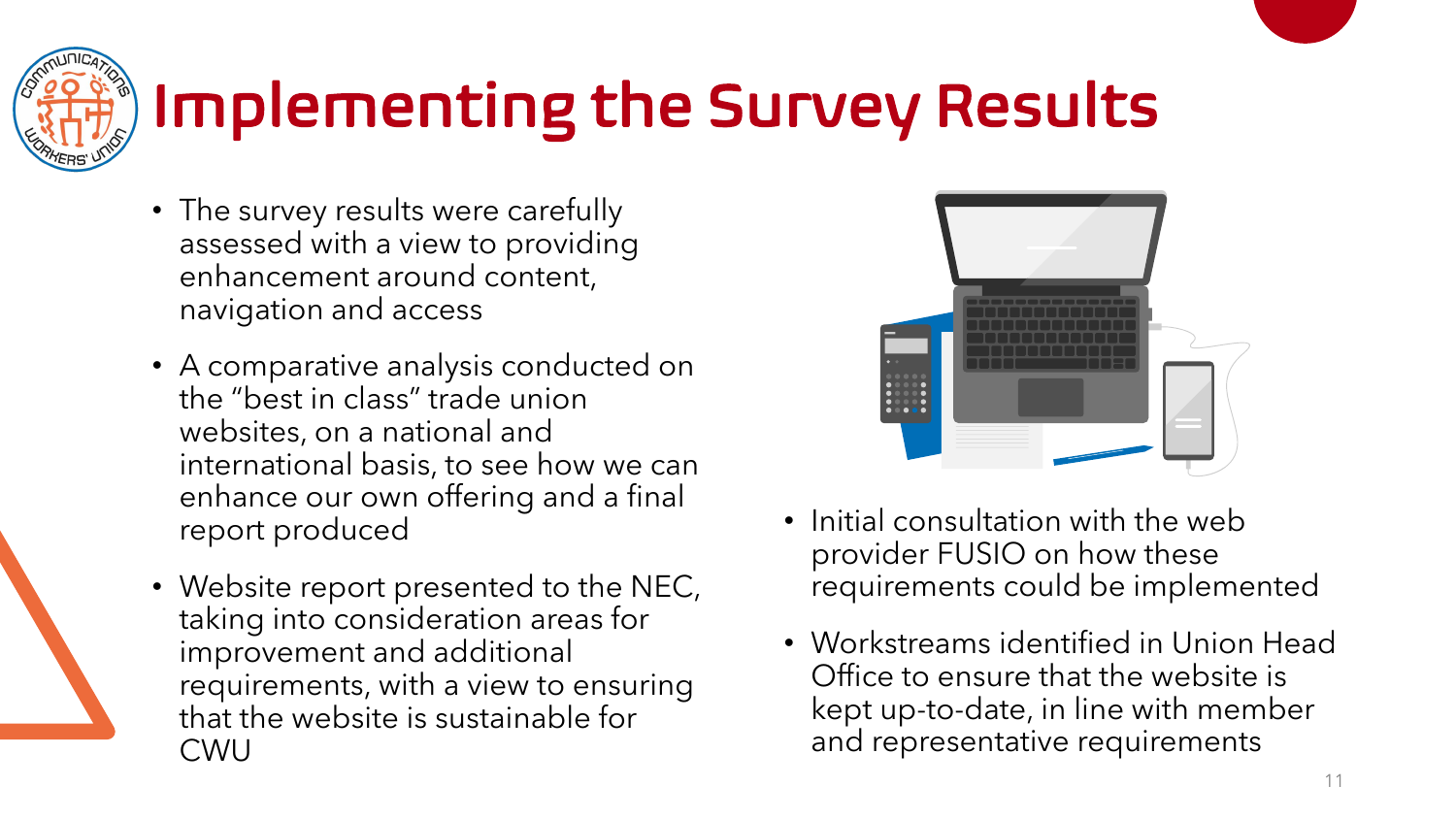

#### Where we are…

Website now has the most up-to-date information under `Latest News' and has expanded considerably

Union identity and Head Office portfolio highlighted

Additional website tabs earmarked for future development

Content in response to survey results under development

Add the "bells and whistles" that we identified from other Union websites that would make our offering more valuable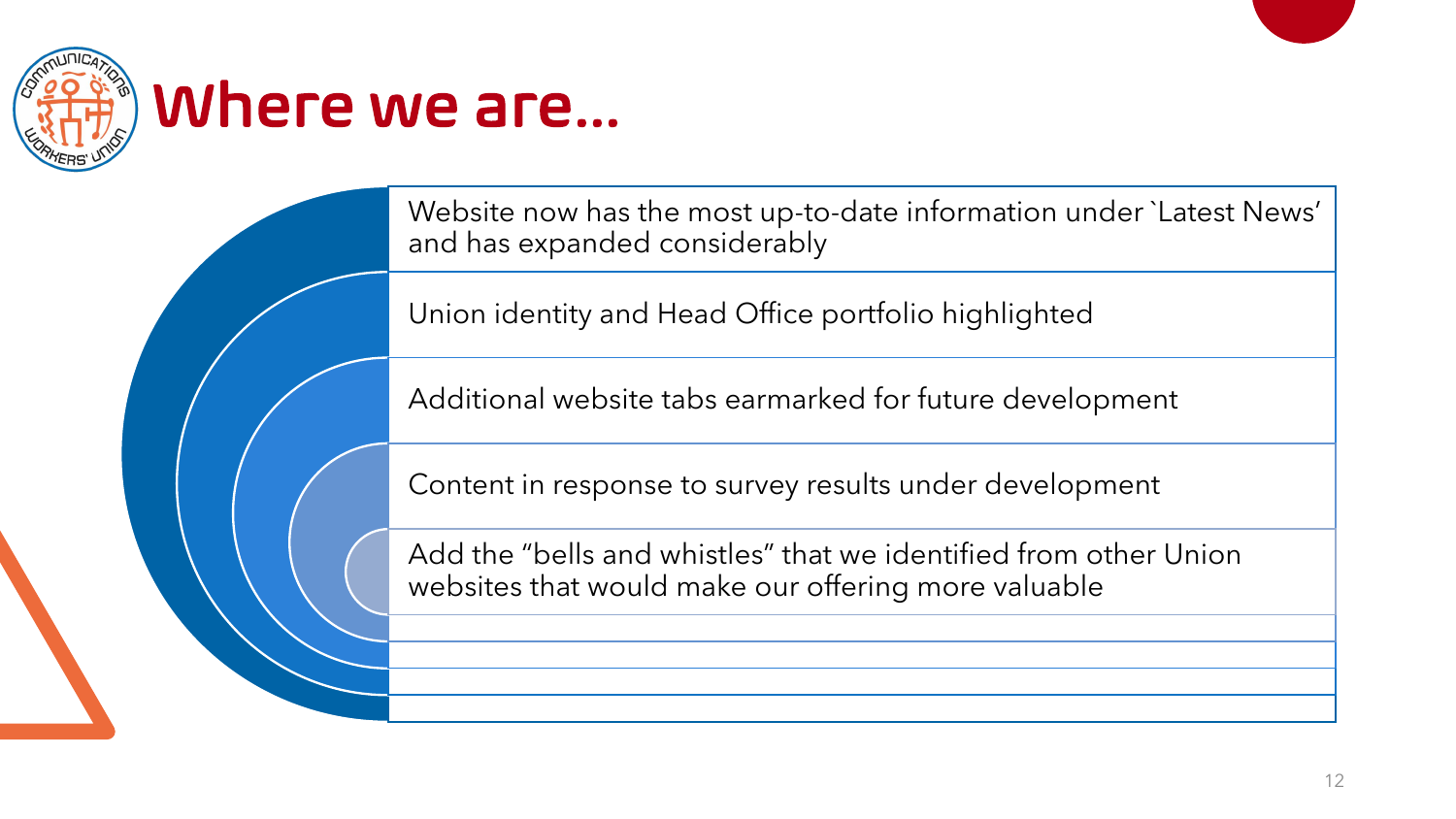## …and Next Steps

- Once we have implemented the results from the website review and added the content, we will then move to the next workstream, which will be the Union's use of social media and technology and roll -out of a wider proactive PR and media strategy
- Communications enhancement will be an ongoing process and must be resourced with *content, content and more content!*
- You can play your part!!
- Send us relevant information and tell us how we can support Branch communications
- Contact **communications@cwu.ie** for any feedback, suggestions or enhancements we can make to our communications strategy